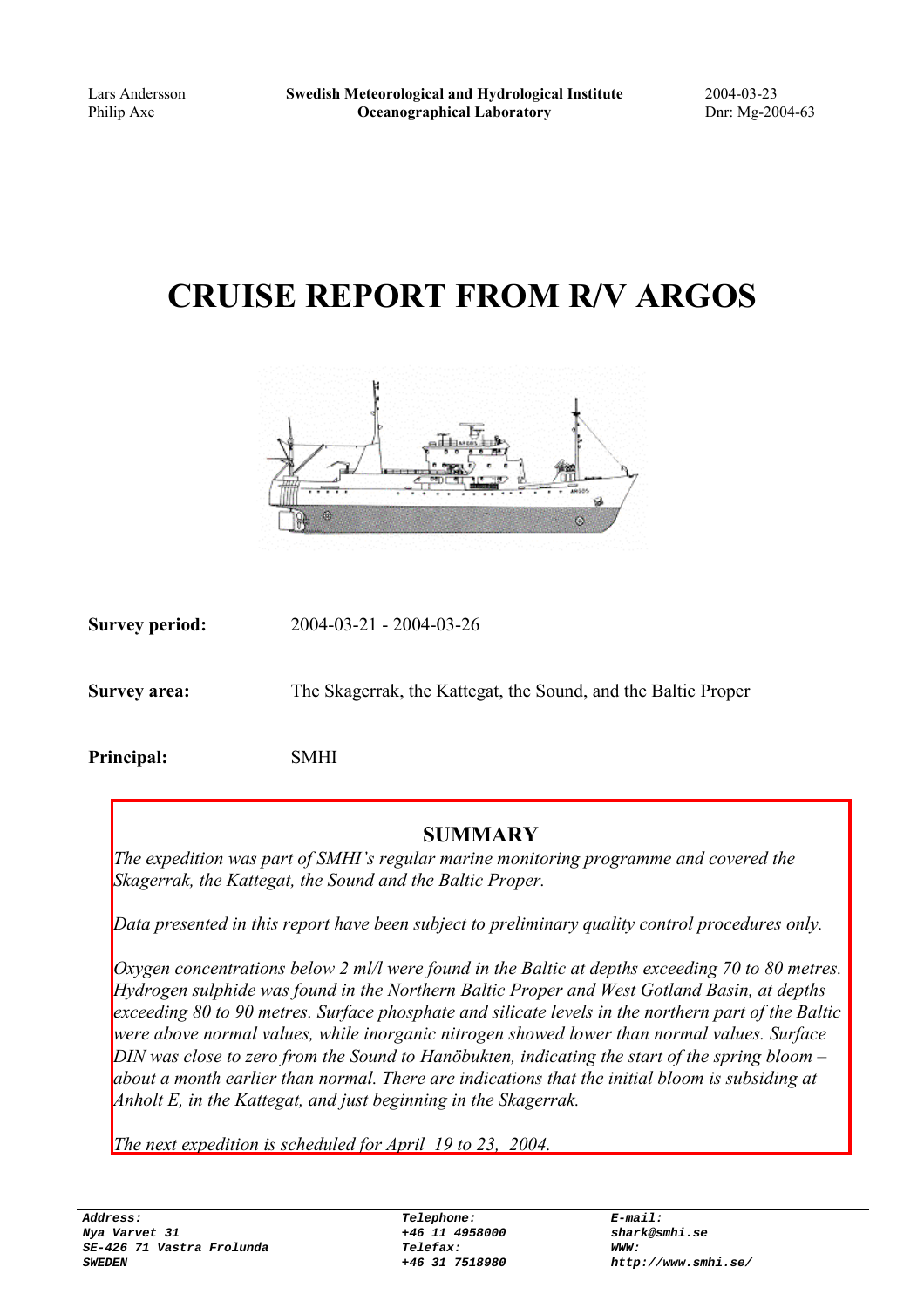### **PRELIMINARY RESULTS**

The cruise, part of SMHI´s ordinary monitoring programme, began in Karlskrona on March 21 and ended in Göteborg on March 26. The winds during the expedition varied from weak to fresh mainly from north to west.

#### **Baltic Sea**

Surface water temperature varied from  $2^{\circ}$ C in the north to  $3^{\circ}$ C in the south, which is typical for the season. The surface mixed layer was well defined throughout the sea. East and west of Gotland, the thermocline and halocline were found at 50 – 60 metres, while in the Southern Baltic, they were just shallower, at  $40 - 50$  metres. In the Arkona Basin, bottom water oxygen conditions were good  $(5 -$ 7 ml/l at ~40 metres). In the rest of the Baltic however, oxygen concentrations were below 2 ml/l at depths exceeding 70 to 80 metres. The Autumn 2002 – Spring 2003 inflows, renewed the bottom water in the Eastern Gotland Basin, where an oxygen minimum now exists between 80 and 90 meters depth. Hydrogen sulphide has returned to BY20 below 200 metres. The inflow has not reached west of Gotland, where hydrogen sulphide exists from 80 metres and downwards in the Norrköping Deep, and from 90 metres in the Karlsjö Deep. Bottom oxygen concentration at these two stations is two standard deviations below the 1990 – 1999 mean.

Surface Dissolved Inorganic Nitrogen (DIN: the sum of nitrate, nitrite and ammonium) are below the 1990 – 1999 average at all stations. From the Hanö Bight and westwards, levels are close to the detection limit. Surface phosphate concentration remains very high around Gotland. Levels are more than one standard deviation above the mean on both sides of Gotland, from BY20 in the north, to BCS III-10 in the south. In the Bornholm Basin, levels are also elevated, but only slightly above the mean. From the Hanö Bight and westwards, surface phosphorus concentrations are below average. Surface silicate values are above average to the west and north of Gotland (Karlsjö Deep; Norrköping Deep and BY20). From the Gotland Deep southwards, and into the east of the Bornholm Basin, levels were normal. From Christiansö westwards, levels were below average for the time of year.

The low nutrient concentrations, reduced Secchi depth  $(6 - 7)$  metres in the south western Baltic, compared to around 15 metres further north), supersaturation of surface oxygen and high fluorometer values reported by the CTD indicate that the spring bloom has spread as far east as Christiansö. This is approximately one month earlier than during the 1990s.

#### **The Kattegat and the Sound**

Surface water temperatures were between 3.5-4.5°C, which is normal for this time of year. The thermocline was found at 18 metres at West Landskrona (with another at 3 metres); 13 – 18 metres at Anholt East, and about 17 metres at Fladen. Surface salinity was normal at W. Landskrona and Anholt E., but was significantly lower than normal at Fladen. The halocline was found at the same depth as the thermocline at these three stations. Drogden East, at the southern entrance to the Sound, was stratified, with 9 psu at the surface and just under 17 psu at the bottom, at 11 metres. This is unusual. Fluorescence, measured with the CTD, showed maxima above 15 metres at W. Landskrona, Anholt E. and Fladen. Surface phosphate concentration was just below average for the time of year from Öresund northwards. DIN was close to zero, and silicate was below average at West Landskrona and Anholt East. It was above average at Fladen.

Surface oxygen saturation was average for the time of year at West Landskrona and Fladen, at around 105%. At Anholt East it was about 101%. This is below average, and also below the high values observed at the beginning of the month. Bottom oxygen levels were normal for the time of year.